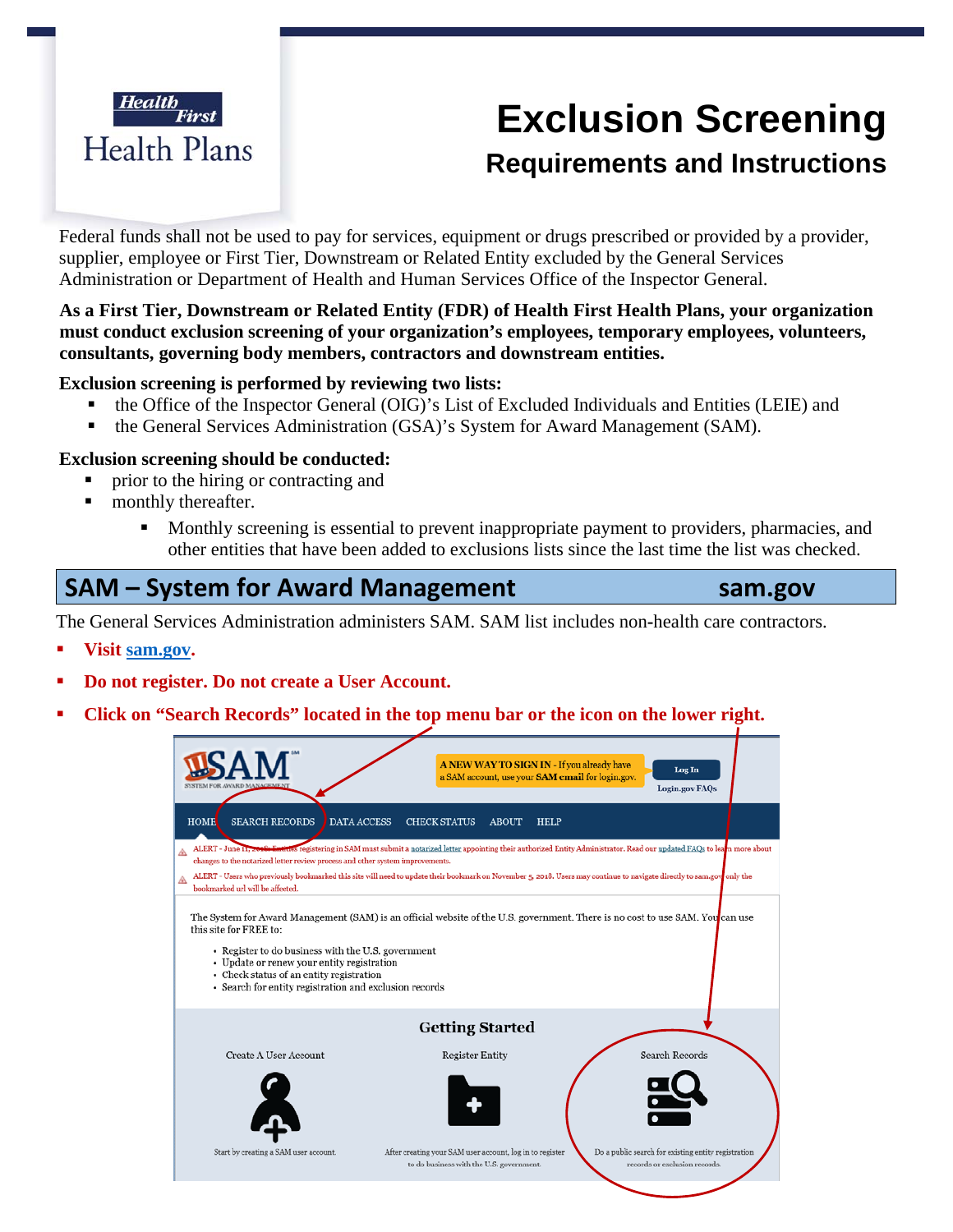- **A new screen appears titled Search Records.** 
	- **On the right, click on: "ADVANCED SEARCH EXCLUSION"**

|                                                                                                                                                                                                                                                                                                                                                                                                                                                                                                                                                                                                                                                                                                                                                                                                                                                                                                                                                                                                                                                                                                                                                                                                     | A NEW WAY TO SIGN IN - If you already have<br>Log In<br>a SAM account, use your SAM email for login.gov.<br>Login.gov FAQs                   |  |  |
|-----------------------------------------------------------------------------------------------------------------------------------------------------------------------------------------------------------------------------------------------------------------------------------------------------------------------------------------------------------------------------------------------------------------------------------------------------------------------------------------------------------------------------------------------------------------------------------------------------------------------------------------------------------------------------------------------------------------------------------------------------------------------------------------------------------------------------------------------------------------------------------------------------------------------------------------------------------------------------------------------------------------------------------------------------------------------------------------------------------------------------------------------------------------------------------------------------|----------------------------------------------------------------------------------------------------------------------------------------------|--|--|
| <b>HOME</b><br><b>SEARCH RECORDS</b><br><b>DATA ACCESS</b>                                                                                                                                                                                                                                                                                                                                                                                                                                                                                                                                                                                                                                                                                                                                                                                                                                                                                                                                                                                                                                                                                                                                          | <b>CHECK STATUS</b><br><b>ABOUT</b><br><b>HELP</b>                                                                                           |  |  |
| ◬<br>updated FAQs to learn more about changes to the notarized letter review process and other system improvements.                                                                                                                                                                                                                                                                                                                                                                                                                                                                                                                                                                                                                                                                                                                                                                                                                                                                                                                                                                                                                                                                                 | ALERT - June 11, 2018: Entities registering in SAM hust submit a notarized letter appointing their authorized Entity Administrator. Read our |  |  |
| ⚠<br>directly to sam.gov, only the bookmarked url will be affected.                                                                                                                                                                                                                                                                                                                                                                                                                                                                                                                                                                                                                                                                                                                                                                                                                                                                                                                                                                                                                                                                                                                                 | ALERT - Users who previously bookmarked this site will need to update their bookmark on November 5, 2018. Users may continue to navigate     |  |  |
| <b>Search Records</b>                                                                                                                                                                                                                                                                                                                                                                                                                                                                                                                                                                                                                                                                                                                                                                                                                                                                                                                                                                                                                                                                                                                                                                               |                                                                                                                                              |  |  |
| <b>Search Tips to Get Started:</b><br>• Looking for entity registration records or entity exclusion records in SAM? Use Quick Search if you know an entity's Business Name, DUNS Number or<br>CAGE Code. Use Advanced Search to structure your search using multiple categories and criteria.<br>. Are you a Federal government employee? Create a SAM user account with your government e-mail address and log into SAM before searching to see FOUO<br>information and registrants who chose to opt out of the public search.<br>• Conducting small business-focused research? In addition to what is contaned in SAM, small businesses can provide the Small Business Administration<br>(SBA) supplemental information about themselves. Use the SBA's Dynamid Small Business Search to conduct further market research.<br>• Trying to find a contractor participating in the Disaster Response Registry? Wee the Disaster Response Registry Search to locate contractors willing to<br>provide debris removal, distribution of supplies, reconstruction, and other disaster or emergency relief services in the event of a national disaster.<br><b>Choose Quick Search or Advanced Search</b> |                                                                                                                                              |  |  |
| <b>QUICK SEARCH:</b>                                                                                                                                                                                                                                                                                                                                                                                                                                                                                                                                                                                                                                                                                                                                                                                                                                                                                                                                                                                                                                                                                                                                                                                | <b>ADVANCED SEARCH:</b><br>Use specific criteria in multiple categories to structure your<br>search.                                         |  |  |
| Enter your specific search term<br>(Example of search term includes the entity's name, etc.)                                                                                                                                                                                                                                                                                                                                                                                                                                                                                                                                                                                                                                                                                                                                                                                                                                                                                                                                                                                                                                                                                                        |                                                                                                                                              |  |  |
| <b>DUNS Number Search:</b><br>Enter DUNS number ONLY                                                                                                                                                                                                                                                                                                                                                                                                                                                                                                                                                                                                                                                                                                                                                                                                                                                                                                                                                                                                                                                                                                                                                | <b>ADVANCED SEARCH - ENTITY</b>                                                                                                              |  |  |
| CAGE Code Search:<br>Enter CAGE code ONLY                                                                                                                                                                                                                                                                                                                                                                                                                                                                                                                                                                                                                                                                                                                                                                                                                                                                                                                                                                                                                                                                                                                                                           | <b>ADVANCED SEARCH - EXCLUSION</b><br><b>DISASTER RESPONSE REGISTRY SEARCH</b>                                                               |  |  |
| Need Help?<br><b>SEARCH</b>                                                                                                                                                                                                                                                                                                                                                                                                                                                                                                                                                                                                                                                                                                                                                                                                                                                                                                                                                                                                                                                                                                                                                                         |                                                                                                                                              |  |  |

**There will be a pop-up with Exclusion Search Tips, read them and click "Continue."** 

| 1. | There may be instances when a Firm or Individual has the same name, or a<br>similar name, as your search criteria but is actually a different party. Read the<br>entire record to understand why the entity was excluded and what effect this<br>exclusion has on your decision.                                                                                            |
|----|-----------------------------------------------------------------------------------------------------------------------------------------------------------------------------------------------------------------------------------------------------------------------------------------------------------------------------------------------------------------------------|
| 2. | To verify a potential match or obtain additional information, contact the federal<br>agency that created the exclusion record. Contact information for the<br>designated Agency Point of Contact (POC) is linked to the Excluding Agency<br>name within the record. You can also navigate to the Agency Exclusion POC<br>page within SAM Help under Exclusions Information. |
| 3. | SAM does not have DUNS Number or CAGE Code identifiers for all Firm<br>exclusion records. Therefore, a search by one of these fields alone may not be<br>sufficient. Conduct an additional Name search if no results are found by the<br>entity identifier.                                                                                                                 |
| 4. | If you search only on a particular classification type (e.g. Firm), you are<br>potentially excluding exclusion records created under a different classification.                                                                                                                                                                                                            |

- **A new screen appears titled Advanced Search Exclusion.** 
	- **Choose your search method.**

| Single Search         |
|-----------------------|
| <b>Multiple Names</b> |
| SSN/TIN Search        |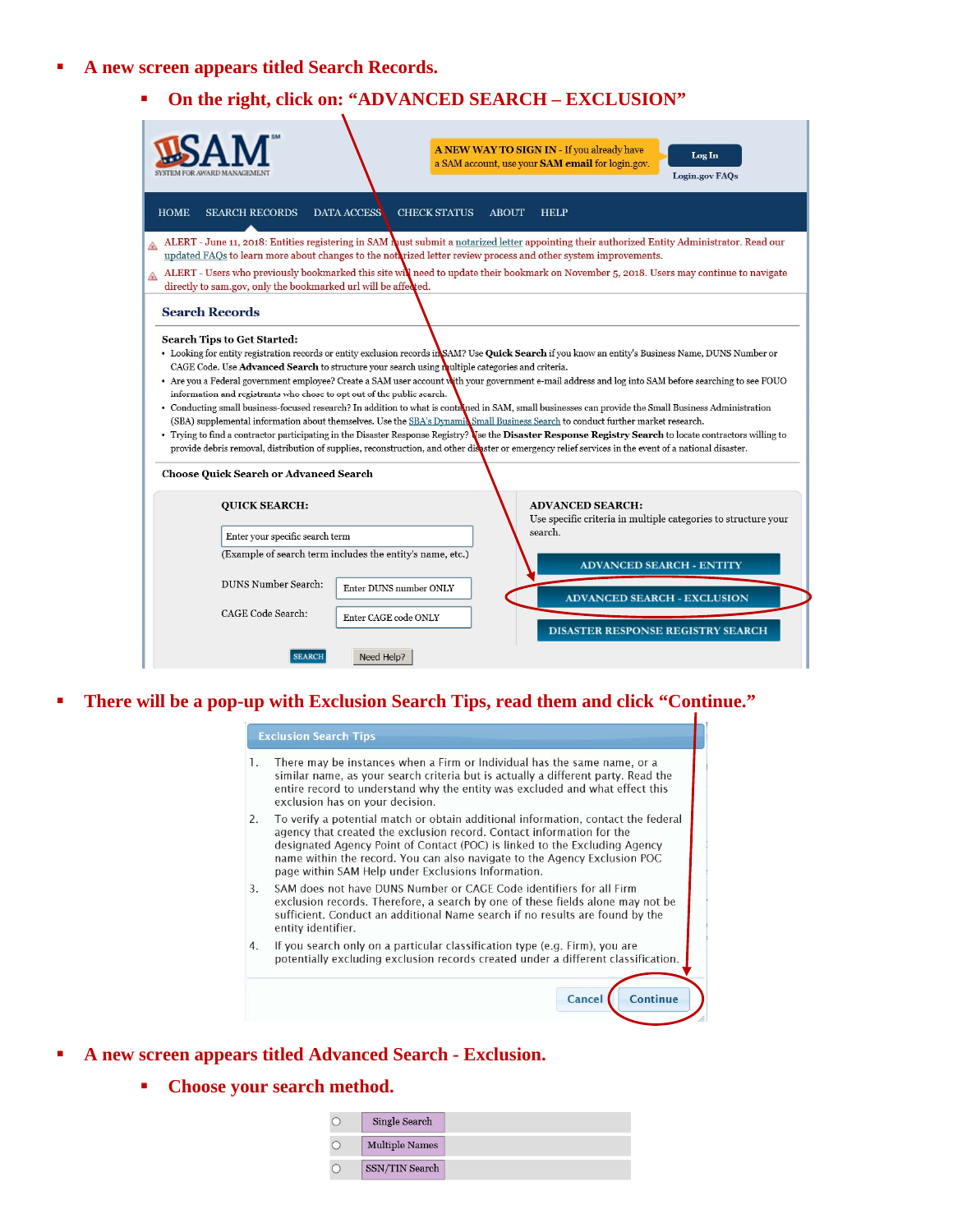- **If you want to search for exclusion records within a certain date range, use the Single Search approach.**
- **This is what appears when you click "Multiple Names."** 
	- **Type each name and click "SEARCH."**

| $\circ$          | Single Search                 |                         |                                                                             |
|------------------|-------------------------------|-------------------------|-----------------------------------------------------------------------------|
| $\circledbullet$ | <b>Multiple Names</b>         |                         |                                                                             |
|                  | All                           | $\overline{\mathsf{v}}$ | Jane Doe<br>Name                                                            |
|                  | <b>All</b>                    | $\vert$ $\vert$         | Name<br>John Doe                                                            |
|                  | All                           | $\check{ }$             | Name                                                                        |
|                  | All                           | $\checkmark$            | Name                                                                        |
|                  | All                           | $\check{ }$             | Name                                                                        |
|                  | All                           | $\checkmark$            | Name                                                                        |
|                  | <b>Exclusion Status</b>       | Active                  | Selecting "All" displays both Active and Inactive Exclusions.<br>$\vee$     |
|                  | <b>CLEAR</b><br><b>SEARCH</b> |                         | You may only perform a search with the criteria contained in one accordion. |
| $\circ$          | SSN/TIN Search                |                         |                                                                             |

- **This is what appears when you click "SSN/TIN Search."** 
	- **If you choose the SSN/TIN approach, the name and SSN or TIN you enter must match exactly what is contained on an exclusion record for the result to be returned.**

|         | Single Search                 |                                                                                         |
|---------|-------------------------------|-----------------------------------------------------------------------------------------|
|         | <b>Multiple Names</b>         |                                                                                         |
| $\odot$ | SSN/TIN Search                |                                                                                         |
|         | Name*                         |                                                                                         |
|         | $SSN/TIN^*$                   |                                                                                         |
|         | <b>Exclusion Status</b>       | Selecting "All" displays both Active and Inactive Exclusions.<br>Active<br>$\checkmark$ |
|         | <b>CLEAR</b><br><b>SEARCH</b> | You may only perform a search with the criteria contained in one accordion.             |

**If an exclusion record is found, it will display in a box marked "Exclusion" in purple:** 



- **Check the status in the top-right corner of the box. If the status indicates "Active," there is an active exclusion for that entity.**
- **Always make sure you read the exclusion record carefully. Names can be similar.**
- **If you have any doubt whether the exclusion record returned is the party for which you were searching, contact the Excluding Agency which created the exclusion record. There is a link to the Agency Exclusion POC in the record details.**
- **For more information, visit sam.gov/sam/transcript/Public\_-\_Identifying\_Excluded\_Entities.pdf**